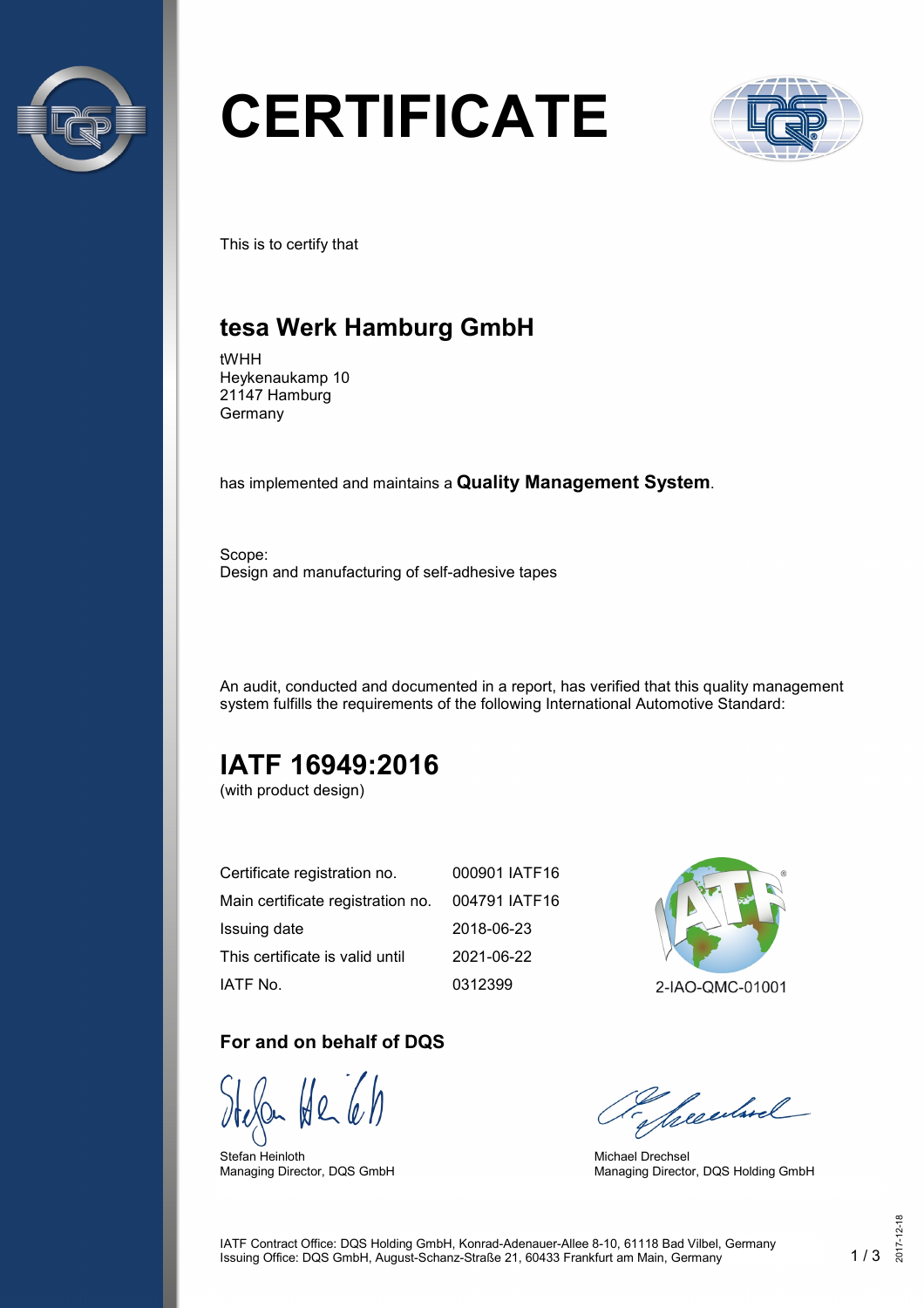

#### **Annex to certificate registration no.: 000901 IATF16 IATF-No.: 0312399**

## **tesa Werk Hamburg GmbH**

tWHH Heykenaukamp 10 21147 Hamburg Germany



#### **Remote Location CONSIDERENT CONSIDERED SCOPE**

**374436 tesa Tape (Shanghai) Co., Ltd.** No.1, 2500 Lane Xiu, Pu Road 201319 Pudong, Shanghai China

**004791 tesa SE** Hugo Kirchberg Straße 1 22848 Norderstedt Germany

**293425 tesa tape Kft.** Alkotas u. 53 1123 Budapest Hungary

**359302 tesa tape K.K.** 8F, Shirokanetakanawa Station Bldg. 1-27-6 Shirokane, Minato-ku Tokyo 108-0072 Japan

Sales, Distribution

R & D, Logistics, Quality System Management, Sales

Sales, Distribution

Sales, Distribution

**499583 tesa Western Europe B.V.** UN-studio, 6. Stock Parnassusweg 813/A 1082 LZ Amsterdam **Netherlands** 

Sales, Distribution

**490505 tesa tape OOO** Zemlyanoy Val Street 9, Floor 5, Premises II 119049

Moscow

Russian Federation

Sales, Distribution

This annex (edition: 2018-06-23) is only valid in connection with the above-mentioned certificate. 2/3